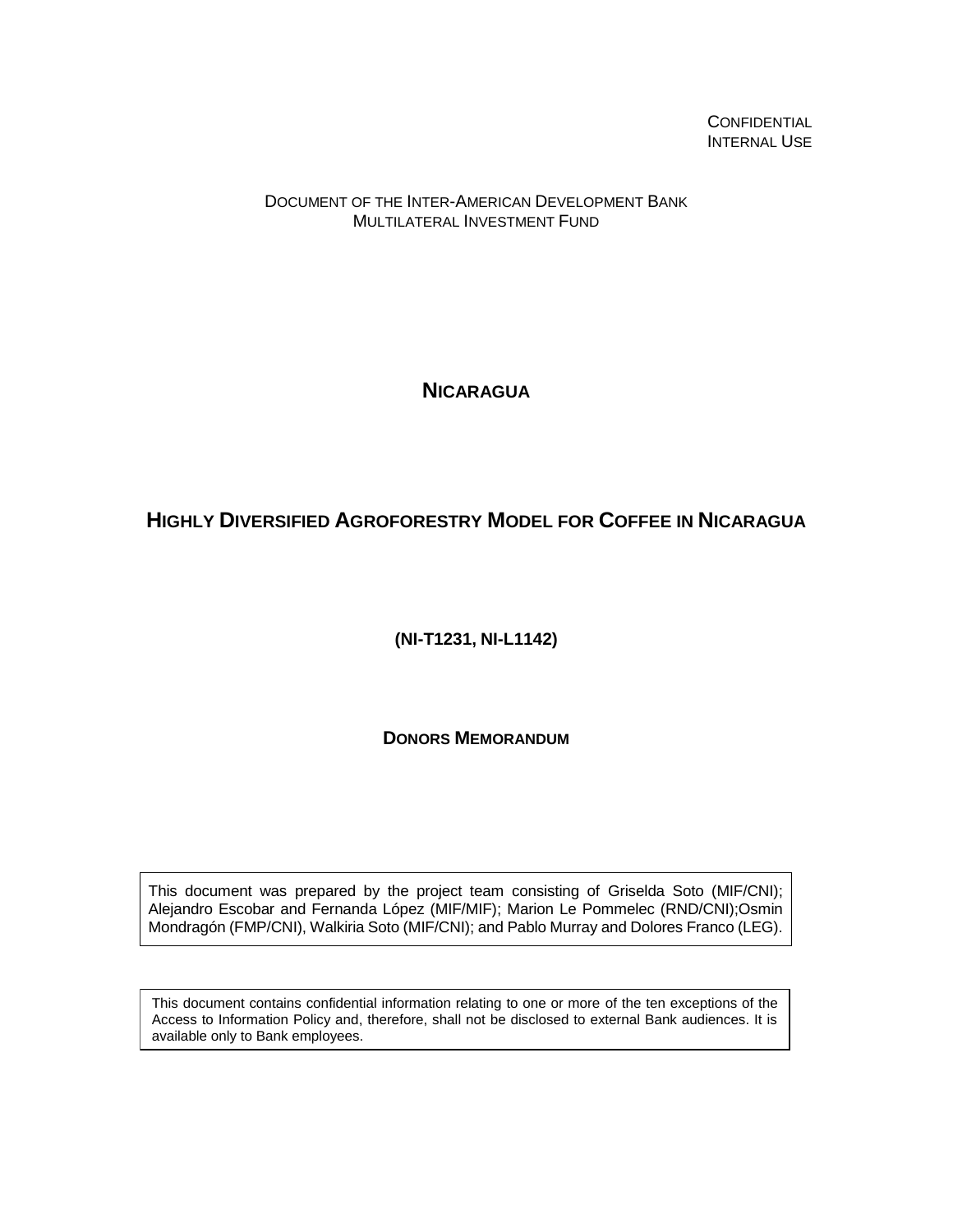## **PROJECT SUMMARY HIGHLY DIVERSIFIED AGROFORESTRY MODEL FOR COFFEE IN NICARAGUA (NI-T1231; NI-L1142)**

Climate change will no doubt be one of the main factors impacting world coffee production in the future, primarily affecting small and medium-sized producers. In Nicaragua, the combined effects of climate change (droughts), the incidence of coffee rust disease, and volatile international prices contributed to an 11% reduction in Nicaragua's coffee production between 2012 and 2014. Coffee growing in Nicaragua must therefore be transformed, and small and medium-sized producers pose the greatest challenges and limitations in terms of achieving that transformation.

In an attempt to improve their incomes, small producers convert mixed forests into lowshade coffee plantations, using the soil haphazardly and intensively. Even in cases where basic agroforestry systems are implemented, the low utilization of resilient practices, limited farm investment, and the lack of a commercial approach to crop diversification result in low levels of income for coffee-growing families and changes in ecosystems of vital importance to the country such, as the Lake Apanás watershed (part of the Mesoamerican Biological Corridor), characterized by its diversity, carbon content, and water resources.

The project will leverage Asociación Proyecto Aldea Global Jinotega's (Aldea Global) position on international markets to implement and finance agroforestry systems that will incorporate fruit trees and timber species in a structured way, with potential to increase the sales of 2,000 coffee producers (30% women). A partnership with the International Center for Tropical Agriculture (CIAT) will facilitate the development of a climate monitoring and early warning system for the design, implementation, and management of agroforestry systems, improving productivity and mitigating the risk of climate-related losses. The project will also pilot payments for ecosystem services (PES) for water, by forming partnerships to benefit from an initiative of the State-owned electricity company (ENEL) in the watershed of Lakes Apanás and Asturias.

The project represents the first comprehensive support experience (financing and technical assistance) for the transition to an agroforestry-based coffee production system in Nicaragua with a high degree of diversification and value. The MIF's financing includes a US\$1 million credit line to implement the agroforestry-based coffee system and US\$1 million to strengthen Aldea Global's productive capacity by building and equipping a modular processing plant. The MIF will also contribute US\$1.1 million in nonreimbursable funds for the specialized technical assistance necessary to support Aldea Global and 2,000 of its producers in overhauling their business strategy. The work of refining and disseminating that model will be supported by the platform of the Association of Small Coffee Producer Cooperatives of Nicaragua (CAFENICA)—a network of 11 Nicaraguan coffee producer organizations—and the MIF's Sustainable Agriculture, Food, and Environment (SAFE) platform, a partnership that brings together the worlds' leading coffee marketers.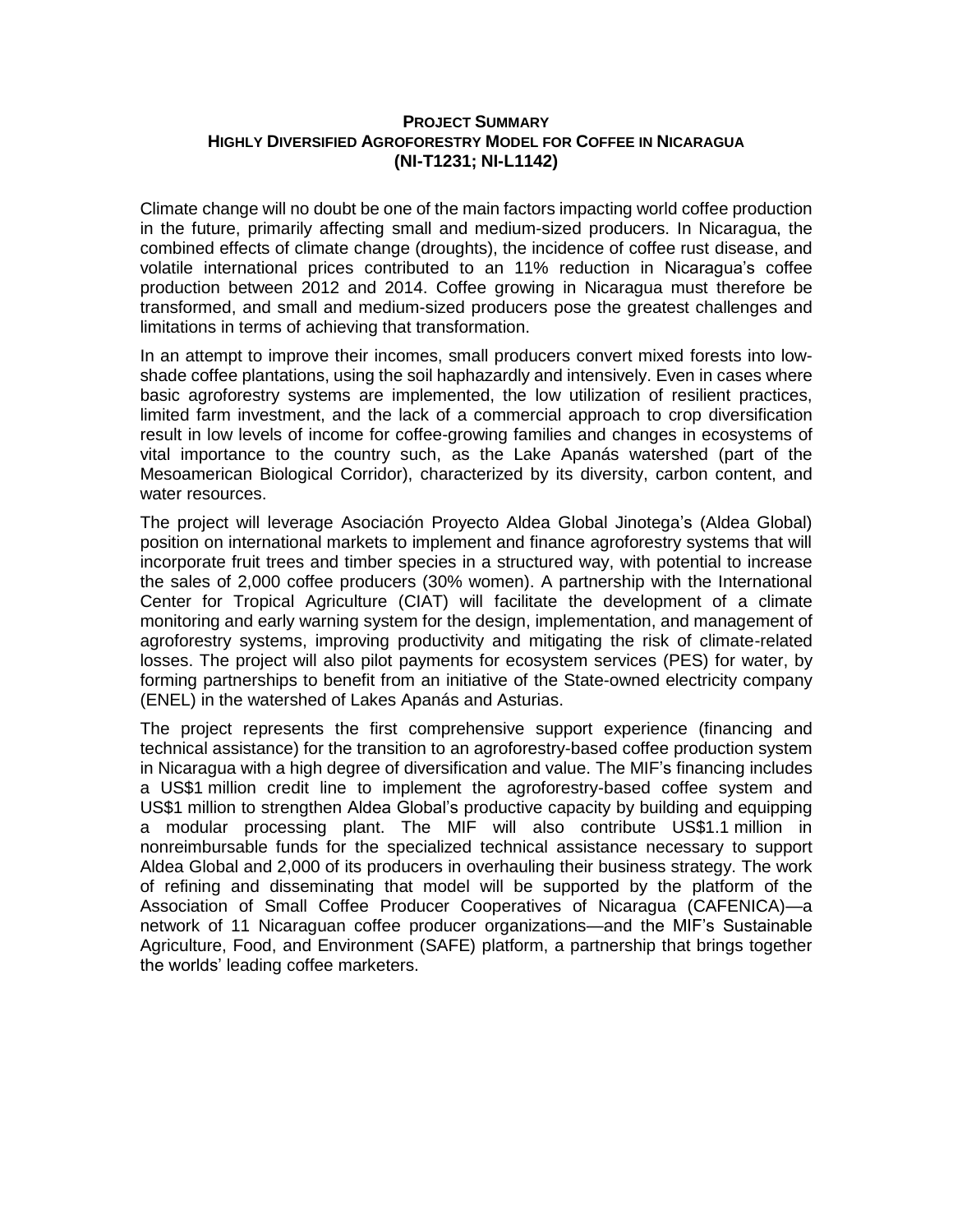## **EXECUTIVE SUMMARY**

## **HIGHLY DIVERSIFIED AGROFORESTRY MODEL FOR COFFEE IN NICARAGUA (NI-T1231; NI-L1142)**

| <b>Country and</b><br>geographic<br>location:            | Nicaragua, department of Jinotega, municipios of Jinotega, Pantasma,<br>and San Rafael                                                                                                                                                                                                                                        |               |      |  |
|----------------------------------------------------------|-------------------------------------------------------------------------------------------------------------------------------------------------------------------------------------------------------------------------------------------------------------------------------------------------------------------------------|---------------|------|--|
| <b>Executing</b><br>agency:                              | Asociación Proyecto Aldea Global Jinotega                                                                                                                                                                                                                                                                                     |               |      |  |
| Focus area:                                              | Climate-smart agriculture                                                                                                                                                                                                                                                                                                     |               |      |  |
| Coordination<br>with other<br>donors/Bank<br>operations: | The International Center for Tropical Agriculture (CIAT) and CAFENICA,<br>a network of 11 coffee-growing organizations, are participating in the<br>project.                                                                                                                                                                  |               |      |  |
|                                                          | The project will also coordinate actions with the Sustainable Agriculture,<br>Food, and Environment (SAFE) platform (RG-M1269) and the IDB project<br>"Integrated Watershed Management in Lakes Apanás and Asturias"<br>(Global Environment Facility/IDB NI-X1005/NI-T1111).                                                  |               |      |  |
| <b>Project</b><br>beneficiaries:                         | Direct: 2,000 small and medium-sized coffee producer members of Aldea<br>Global (30% women)                                                                                                                                                                                                                                   |               |      |  |
|                                                          | Indirect: More than 3,000 Aldea Global producer members                                                                                                                                                                                                                                                                       |               |      |  |
| <b>Financing:</b>                                        | Technical cooperation funding:<br>Investment:                                                                                                                                                                                                                                                                                 | US\$1,100,000 | 18%  |  |
|                                                          | Loan:<br>Other:                                                                                                                                                                                                                                                                                                               | US\$2,000,000 | 34%  |  |
|                                                          | <b>Total MIF contribution:</b>                                                                                                                                                                                                                                                                                                | US\$3,100,000 | 52%  |  |
|                                                          | Counterpart:<br>Co-financing                                                                                                                                                                                                                                                                                                  | US\$2,839,990 | 48%  |  |
|                                                          | Total project budget:                                                                                                                                                                                                                                                                                                         | US\$5,939,990 | 100% |  |
| <b>Execution and</b><br>disbursement<br>period:          | Processing plant loan: term of six years, with a grace period of two<br>years on principal only                                                                                                                                                                                                                               |               |      |  |
|                                                          | Credit line: term of eight years, with a grace period of two years.                                                                                                                                                                                                                                                           |               |      |  |
|                                                          | Technical cooperation: 48 months for execution and 56 months for<br>disbursements.                                                                                                                                                                                                                                            |               |      |  |
| <b>Special</b><br>contractual<br>conditions:             | The following will be conditions precedent for the first disbursement:<br>Loan: (i) plan of operations/lending to producers; (ii) MIF approval of the<br>final proposal for the establishment of the trust; and (iii) approval by the<br>appropriate authority of the environmental impact study for the<br>processing plant. |               |      |  |